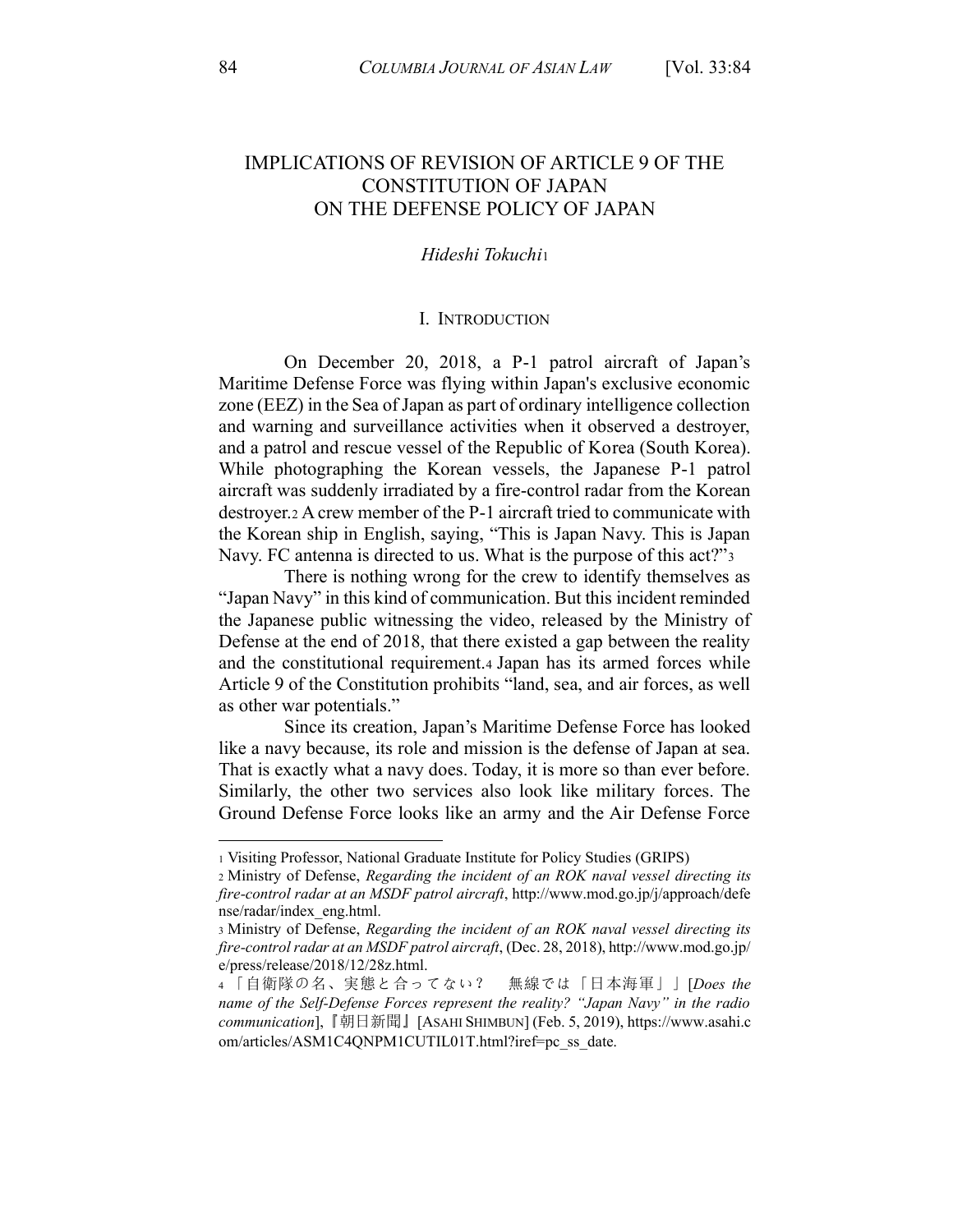looks like an air force. To be precise, their official English names are not Defense Forces but Self-Defense Forces. On hearing the official name "Self-Defense Forces," some may wonder if their mission is confined to defending themselves. Those who coined the English names must have tried to emphasize the Japanese forces allowed by the Japanese Constitution are different from ordinary armed forces in other countries. Article 9 of the Constitution explicitly prohibits "land, sea, and air forces," and therefore they had to avoid the words such as army, navy and air force.

In the Cold War era, the confrontation between the right and the left in the Japanese politics reflected the global East-West bipolar confrontation. There was significant political controversy at that time over the constitutionality of the "Self-Defense" Forces. However, a series of events such as the end of the Cold War on the global arena, the establishment of a government under a socialist leader Murayama in Japan in the 1990s, and the enactment of legislation to deal with contingenciess in 2003 with the approval by the large majority in the Japanese National Diet seem to have greatly contributed to constitutional legitimization of the Japanese military. There are two reasons for this. First, in the 1990s when the Socialists took power as part of a coalition with more conservative political parties, they could not abolish the military in accordance with their interpretation of the Constitution. Thus, they had to accept the constitutional legitimacy of the Japanese military. Second, one of the purposes of the legislation to deal with contingencies is to ensure smooth operations of the Japanese military when Japan is attacked, and therefore those who believe that the Japanese military is unconstitutional could not have approved the legislation.

Nonetheless, Abe Cabinet's decision to change the long-held interpretation of the Constitution with regard to use of force in 2014 and subsequent legislation to put the reinterpretation into effect helped resurgence of the old controversy on the constitutionality of the Japanese military. As the Abe Cabinet's new interpretation made it constitutional to exercise the right of collective self-defense, departing from the previous interpretation, opposition parties criticized the decision by pointing out the inconsistency of the interpretation. In the process of such political debate, the opposition parties repeatedly tried to clarify the cabinet's interpretation of the Constitution with regard to use of force and also the defense forces.

s 武力攻撃事態対処法 [Legislation for Responses to Armed Attack Situations], https://www.cas.go.jp/jp/hourei/houritu/jitai h.html.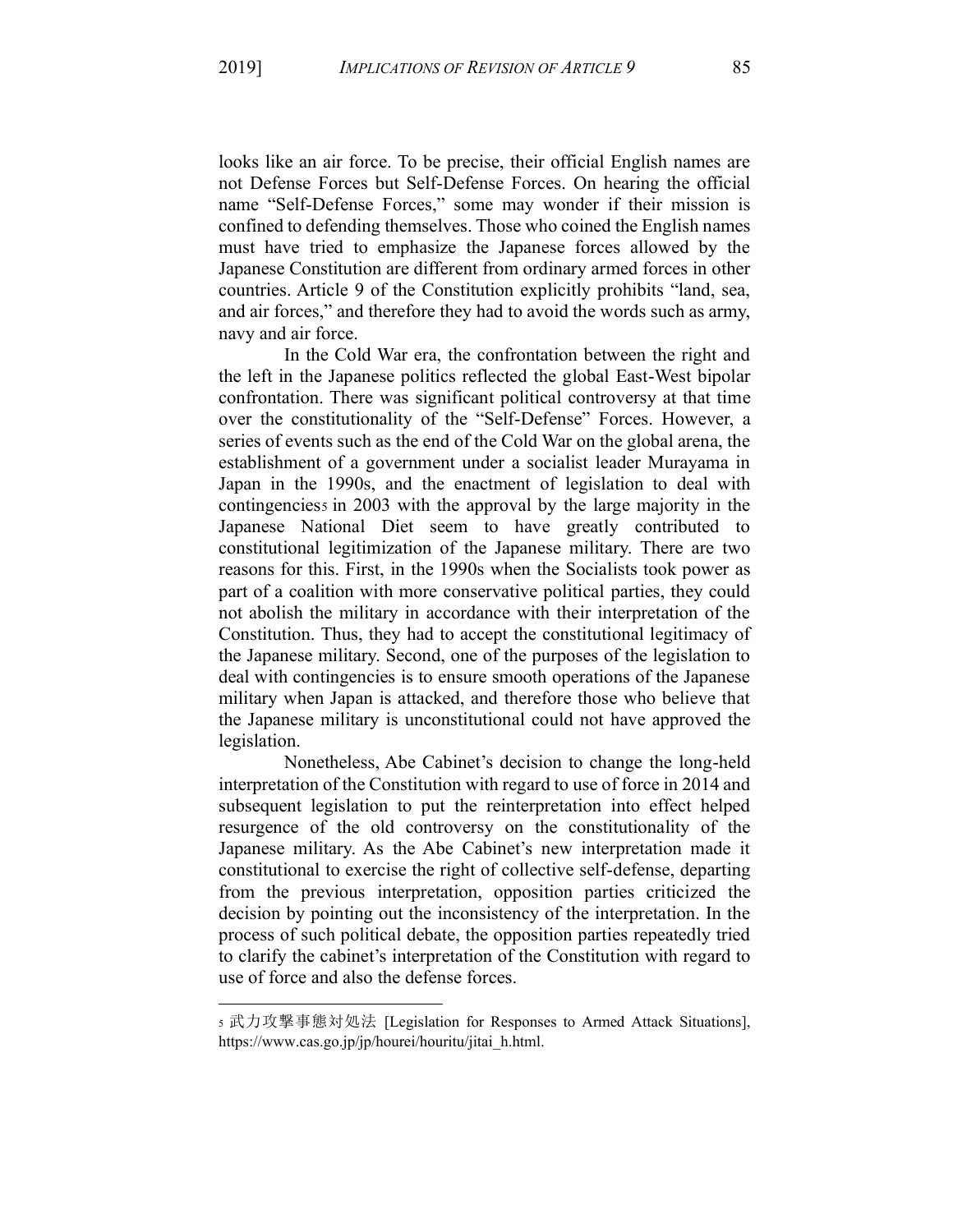The new project of the Maritime Defense Force to modify Izumo class destroyers to "aircraft carriers" in accordance with the new National Defense Program Guidelines (NDPG) and the new Medium-Term Defense Program (MTDP) of December 2018 seems to have fueled the controversy further. Although this modification project is not necessarily a highlight of the newly established defense force build-up program, it became a target of criticism by opposition parties because the Japanese Government had maintained for a long time that attack aircraft carrier is unconstitutional. A number of major newspapers in Japan focused on this project, whether they supported it or not, and most of them referred to the question of the constitutionality of the project. This coverage by the media has had an effect on the public opinion and the ongoing political debate in the National Diet.

This suggests that the constitutional debate on the assets and operations of Japan's military will never end. The debate will divert the attention of the Japanese public, and even of the Japanese security experts, from the strategic reality they should squarely face in the world full of security challenges. The real challenge is not the constitutional issue but strategic issues, ranging from shifting balance of power to the trembling rules-based order, to non-traditional security challenges, and to expansion of operating spaces even to cyber and outer spaces.

Then, if the Japanese Constitution is reformed as the ruling Liberal Democratic Party wishes, how will it affect this political atmosphere in the Japanese politics and also the military security debate in Japan? In context of this question, I would like to discuss the following three points: first, possible impact of a revision of the Constitution, particularly revision of Article 9, the war renunciation clause, for the purpose of explicit legitimization of Japan's military on the defense and security policy debate in Japan; second, the revision's possible impact on the management of the Japan-US Alliance based on the Treaty of Mutual Cooperation and Security between Japan and the United States of America of 1960 (the Japan-US Security Treaty); third and finally, the revision's impact on the civil-military relations in Japan.

While there are several amendments to the Japanese Constitution under consideration, I will focus only on the proposed amendment to Article 9 because this provision has continued to be a cause of concern to policy makers and military officers for many years because Article 9 denies "land, sea, and air forces, as well as other war potentials." The revision of this article would be the most sensitive issue in the broader dispute on Japanese constitutional reform. There exists a variety of options for the amendment of Article 9, but the following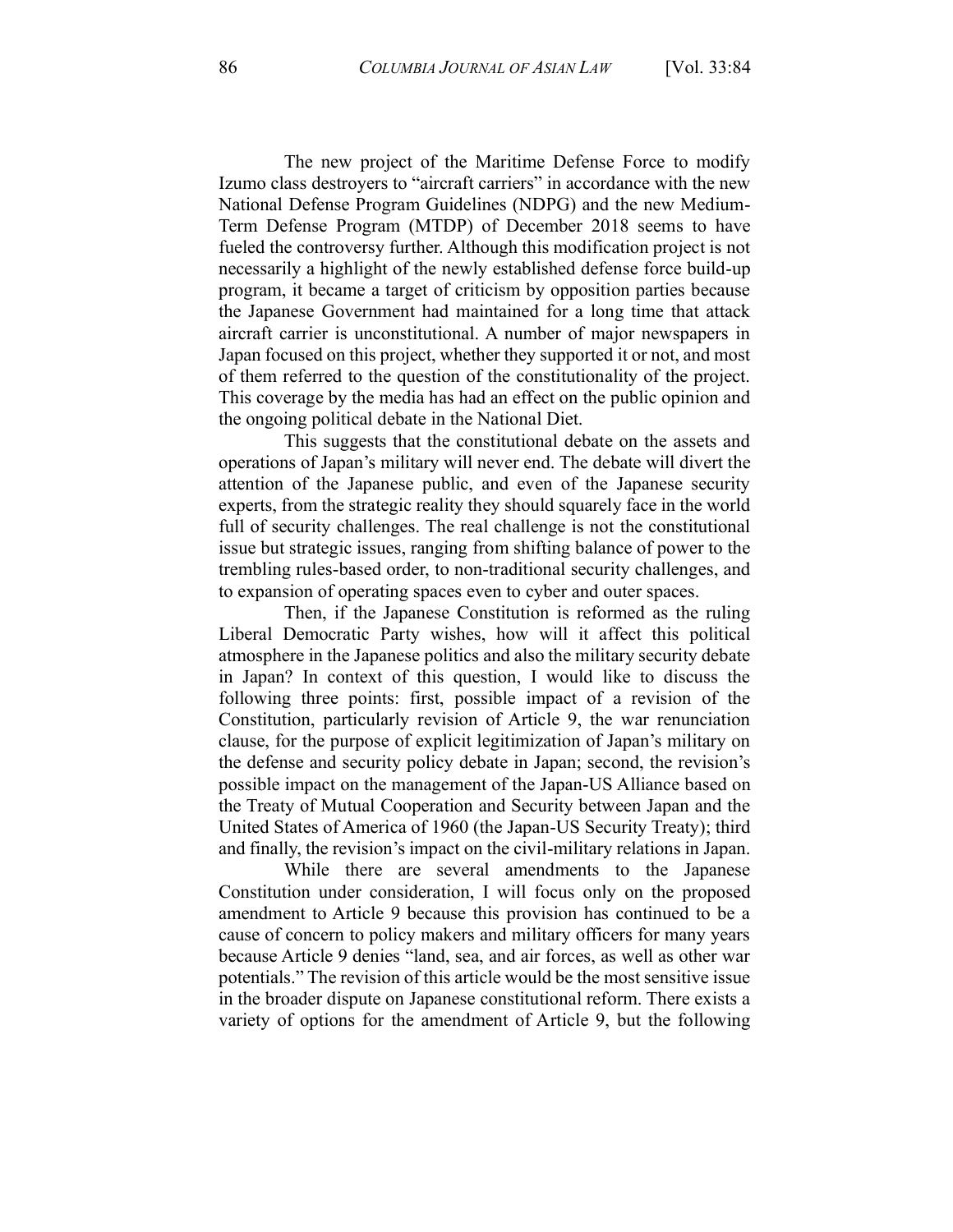arguments are based on Prime Minister Abe's proposal to maintain paragraphs 1 and 2 of Article 9 and to add another paragraph to expressly legitimize the existence of the defense force.

## II. REVISION OF THE CONSTITUTION AND JAPAN'S DEFENSE AND **SECURITY POLICY6**

Borrowing the expression of E.H. Carr, until 1914, "war was still regarded mainly as the business of soldiers," and "the war of 1914-18 made an end of the view that war is a matter which affects only professional soldiers."7 The fact behind his musing is presumably the total warfare of WWI. But even apart from such a historical background, I believe that national defense policy of any democracy has its real force only when it wins the understanding and support of its nationals. Therefore, winning the full understanding and support of the public is an indispensable element of national defense.

This point is particularly important for Japan, which is lacking in a consensus on its national defense, particularly on the constitutionality of its military. Military officers, civilian officials, politicians, and experts and intellectuals, both inside and outside the government of Japan, do not constitute a policy community. A common language and logic on defense necessary to establish a policy which deserves public understanding and support is not shared by them.

Some people try to push the security discussion into legal arguments on the constitutionality of specific weapon systems and operations. They are complacent with their legal logic, avoiding strategic questions about how to address the security environment Japan faces. If it is a utopian argument to try to address all the security issues with military solutions alone, focusing only on the necessity to prepare for the worst, the above-mentioned legalistic arguments are another type of utopian argument because the legalistic approach is not relevant to the strategic necessity to address the situations in front of Japan.

One of the major reasons the Japanese, not only public but also academics and politicians, are likely to associate their security

<sup>6</sup> This part and the next part of this paper are based on Hideshi Tokuchi, Reviewing the Fundamental Basis of Japan's Defense Policy - To Establish a Policy to be Honored in the Real World – (Tentative and Abridged Translation), ICHIGAYA HILL'S FORUM,  $2018$ , https://ichigayadairondan.org/2018/12/21/reviewing-the-(Dec. 21. fundamental-basis-of-japans-defense-policy-to-establish-a-policy-to-be-honored-inthe-real-world-tentative-and-abridged-translation-hideshi-tokuchi/.

<sup>7</sup> E.H. CARR, THE TWENTY YEARS' CRISIS 1919-1939, AN INTRODUCTION TO THE STUDY OF INTERNATIONAL RELATIONS 3 (Palgrave Macmillan 2001).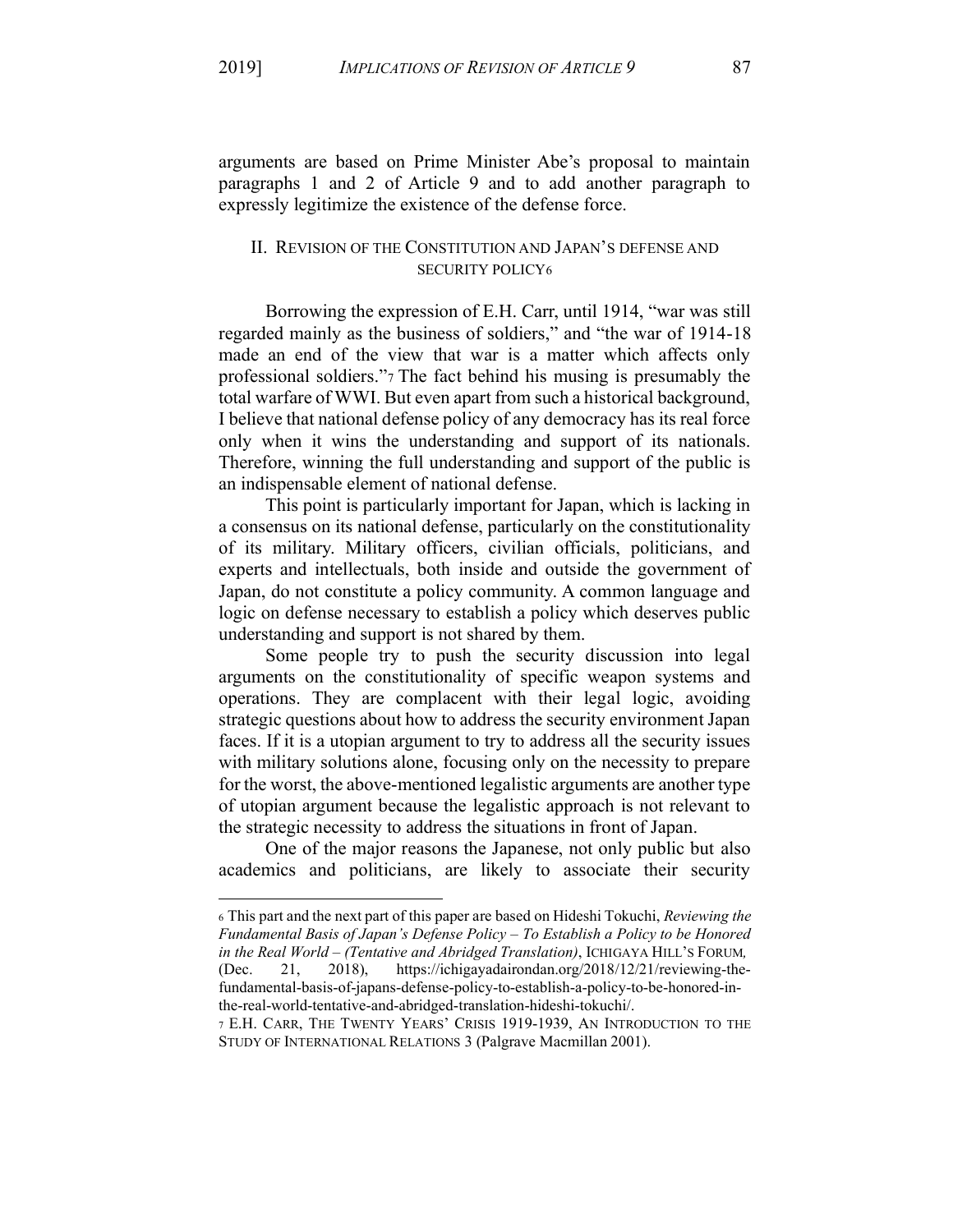discussion with legalism is their debate on the Constitution. The discussion often becomes ossified because of the rigid definition of some basic concepts. As I referred to earlier, the legalistic argument about the constitutionality of weapon systems and operations, which is not relevant to the strategic reality, is reemerging in Japan. If Japan revises its Constitution, I believe that it should do so in a way to wipe out the source of such a legalistic argument and to be able to establish a truly effective and convincing security policy for which no artificial argument is necessary. If the revision is made just to codify the present interpretation of the Constitution, there remains a fear of lingering "theology."

Japan's national interests are increasingly global. Accordingly, Japan has to think and act more proactively in the global context, even in military terms. If there remains a gap between the strategic reality surrounding Japan and the world anticipated in the Constitution as it is, the focus of the policy discussion will continue to be on the tactical question of how to slip past the constitutional restrictions.

The present interpretation of the Constitution with regard to use of force, which the Government of Japan established as a cabinet decision on July 1, 2014, permits Japan to exercise the right of collective self-defense, but only in very limited circumstances a The Japanese Government takes the position that this interpretation represents the maximum limit of interpretation of the Constitution. Measures by the defense forces which are beyond the scope of this interpretation, for example full exercise of the right of collective self-defense, would be made possible not by another reinterpretation but only by revision of the Constitution. If so, any revision of the Constitution just to codify the present interpretation would leave the gap intact.

Measures not allowed by the present interpretation are not limited to full exercise of the right of collective self-defense and full participation in international operations, such as peace-keeping. There is one more serious problem. Japan's own national security is at stake in the face of certain gray zone situations which involves violation of

s Exercise of the right of collective self-defense is permitted only when an armed attack against a foreign country that is in a close relationship with Japan occurs and as a result threatens Japan's survival and poses a clear danger to fundamentally overturn people's right to life, liberty and pursuit of happiness, and when there is no other appropriate means available to repel the attack and ensure Japan's survival and protect its people, and when Japan's use of force is limited to the minimum extent necessary. These are the "three new conditions" established by the Japanese Government as the new interpretation of the Constitution. See Ministry of Defense, 2016 Defense of Japan, 213 (2016).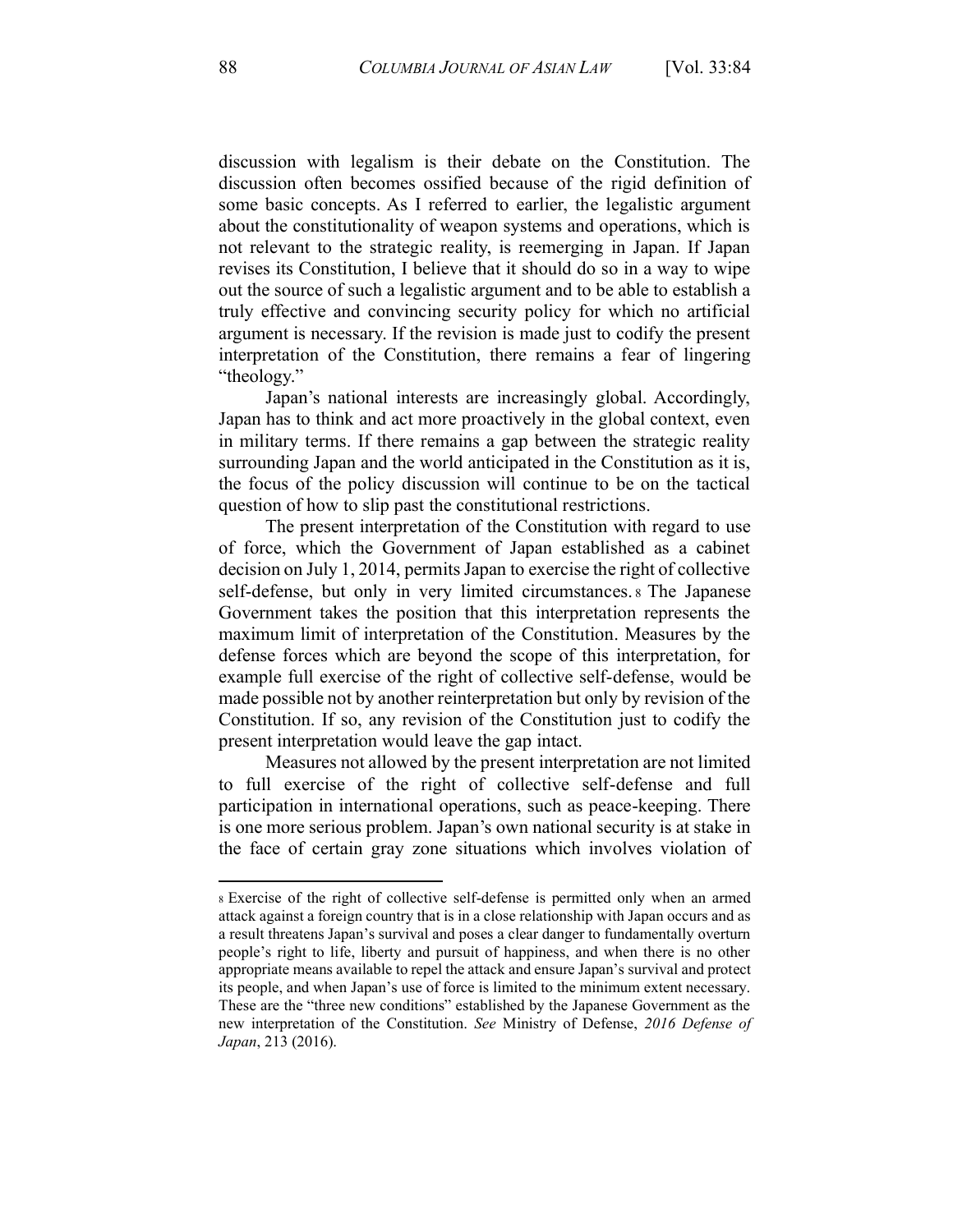national sovereignty but does not amount to an armed attack. For example, repeated intrusions of China Coast Guard ships into the Japanese territorial waters surrounding the Senkaku Islands are not considered to be the exercise of China's right of innocent passage because the Chinese intention is to demonstrate their claim of sovereignty over the islands. It is a violation of Japan's sovereignty, but it does not amount to be an armed attack against Japan, either. In this case, Japan cannot exercise the right of self-defense based on Article 51 of the UN Charter because even under the new interpretation of the Constitution, exercise of the right of self-defense is permitted only when an armed attack takes place.

Then, how about the right of self-defense in customary international law? According to the decision of the International Court of Justice of 1986 in Nicaragua vs. United States, 9 self-defense is only available against use of force that amounts to an armed attack under customary international law as well as under the UN Charter. A use of force of a lesser degree can be justified as "proportionate countermeasures" on the part of the victim state, according to the decision. 10 It is clear in the decision that collective counter-measures cannot involve use of force, but the decision is not clear on the question whether the victim state itself cannot use its force as a proportionate countermeasure.11 Even if the Government of Japan takes the position that the victim state itself can do so, "armed attack" is a prerequisite for Japan's use of force according to the present interpretation of the Constitution, and thus, use of force as a proportionate counter-measure against sovereignty violation which does not amount to an armed attack is not constitutional.12 If any measures considered legitimate "use of force" in international legal terms are necessary for the security of Japan, revision of the Constitution should be done to make proportionate countermeasures against sovereignty violation which does not amount to an armed attack possible.

<sup>9</sup> Military and Paramilitary Activities in and against Nicaragua (Nicar, v. U.S.), Merits, 1986 I.C.J.14.

 $10$  *Id.* 

<sup>11</sup> *Id.* at  $\P\P$  211, 249.

<sup>12</sup> The "three new conditions" as shown in note 8 are premised on the existence of an armed attack.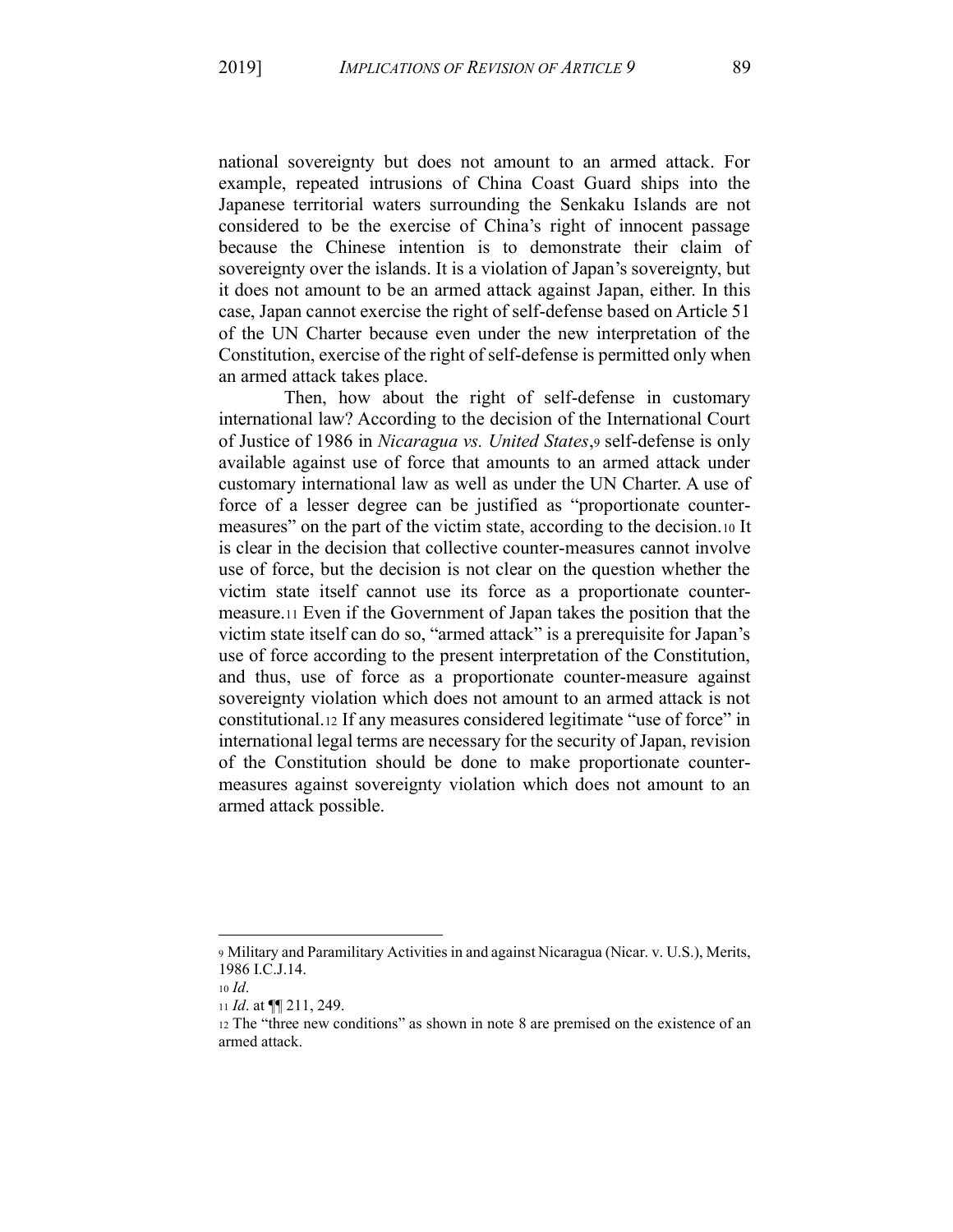## III. REVISION OF THE CONSTITUTION AND THE MANAGEMENT OF THE **ALLIANCE**

The Japan-US Alliance has been one of the pillars of Japan's national security policy since the Cold War days. One of the bases of this alliance has been the sharing of values. 13 But because of the collapse of the Soviet Union and the end of the Cold War, this aspect of the alliance has become less significant. In addition, President Trump's departure from long held views of previous US administrations to support the liberal internationalism is undermining the very basis of shared values. His words and deeds seriously hurt America's soft power. If it in due course leads to the decline of America's hard power, it will affect the resilience of the Japan-US Alliance. It might easily lead to an illusion that Japan should tilt toward China, breaking away from the US. Or, it might easily lead to a prospect of a new order without the US.

However, the Japan-US Alliance and the US-centered alliance network in the Asia-Pacific region with the Japan-US Alliance as its integral part have been institutionalized through decades of history and have become the firm bedrock of the regional order 14 This alliance network will not be shaken by the change of the leadership of one country, even the US, but the adjustment of the system is inevitable because of the power shift, particularly because of the rise of China and its maritime expansion. As far as Japan is concerned, it should ensure its own security by assuming much greater roles for the regional security. That is the way for Japan to adjust the alliance relationship.

While the Japan-US Alliance is the pillar of Japan's national security policy, it is wrong to say that Japan's security depends on the US. Article 5 of the Japan-US Security Treaty is not an article for the US to defend Japan. It simply states: "Each party ... would act to meet the common danger ...." In other words, it is Japan-US mutual

<sup>13</sup> The first paragraph of the Japan-US Security Treaty says, "Japan and the United States of America, desiring to strengthen the bonds of peace and friendship traditionally existing between them, and to uphold the principles of democracy, individual liberty, and the rule of law." Treaty of Mutual Cooperation and Security Between the United States of America and Japan, Japan-U.S., Jan. 19, 1960, 11 U.S.T. 1652. In addition, Japan-US Joint Declaration on Security on April 17, 1996 says in its paragraph 2, "The Prime Minister and the President reaffirmed their commitment to the profound common values that guide our national policies: the maintenance of freedom, the pursuit of democracy, and respect of human rights." Japan-U.S. Joint Declaration on Security – Alliance for the 21st Century, Japan-U.S., Apr. 17, 1996, https://www.mofa.go.jp/region/n-america/us/security/security.html

<sup>14</sup> This is based on the realist view that the alliance network is the main tool of powerbalancing in the Asia-Pacific region.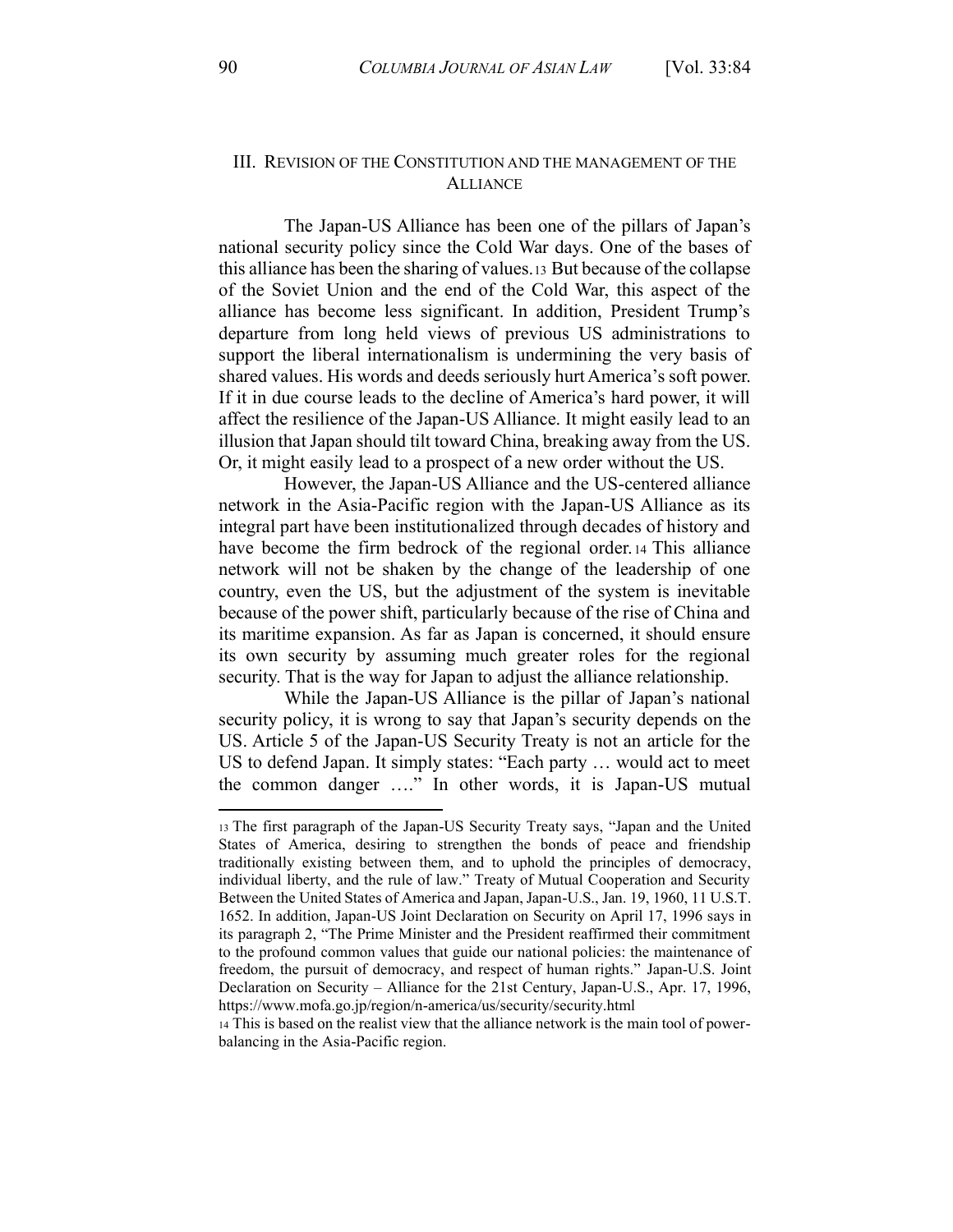cooperation that defends Japan. It is because of the asymmetrical nature of the security treaty<sub>15</sub> that the mutuality is not clearly recognized. Although there is no denying that Japan's hosting US bases on its own soil enhances Japan's strategic value to the US, it will be increasingly important to make the alliance cooperation truly symmetrical by enhancing Japan's roles for regional security in order for both American and Japanese nationals to fully recognize the mutuality.

Japan has enhanced its roles for regional security through a number of steps including the renewals of the bilateral document called "The Guidelines for Japan-US Defense Cooperation." But all these efforts are based on the present Japan-US Security Treaty. Thus, this approach is limited by the asymmetrical nature of the Japan-US Security Treaty.

If Japan cannot fully exercise its right of collective self-defense even after revising the Constitution, the asymmetrical nature of the alliance cannot not be changed. 17 This issue is relevant to the resilience of the US alliance network in the Asia-Pacific, too. Japan, as a staunch ally of the US, should be aware of its responsibility to strengthen the alliance network.

Amendment of the asymmetry of the alliance to establish a mutual defense relationship by revising Article 5 of the Japan-US Security Treaty would be very challenging. It might end up with simply inviting an easy criticism of subordination to the US. It would be more difficult than revising the Constitution, but revision of any substance of Article 9 might raise an expectation on the part of the US on the dissolution of the asymmetry,  $18$  and if so, how to manage such an expectation would be a challenging job for the Japanese side.

<sup>15</sup> The US has the obligation to defend Japan when an armed attack occurs against Japan in accordance with Article 5 of the Japan-US Treaty, but this obligation is not reciprocated Japan. Japan-U.S. Security Treaty, *supra* note 13, at art. 5. Instead, Japan has the obligation to provide military bases to the US in accordance with Article 6 of the Treaty. *Id.* at art. 6.

<sup>16</sup> Kazuya Sakamoto,『日米同盟の難問 還暦をむかえた安保条約』[*Difficult* Questions of the Japan-US Alliance: The Security Treaty Reaching Its Sixtieth Birthday], PHP INSTITUTE INC., 275 (2012).

<sup>17</sup> The US cooperation to defend Japan in accordance with Article 5 of the Japan-US Security Treaty is based on the premise that the US may fully exercise the right of collective self-defense.

<sup>18</sup> Amendment of Article 9 of the Constitution might give an impression to the Americans that Japan will be able to fully exercise the right of collective self-defense because the interpretation of article even after the amendment will not be clear enough if you just read the amendment if the current idea by the ruling Liberal Democratic Party.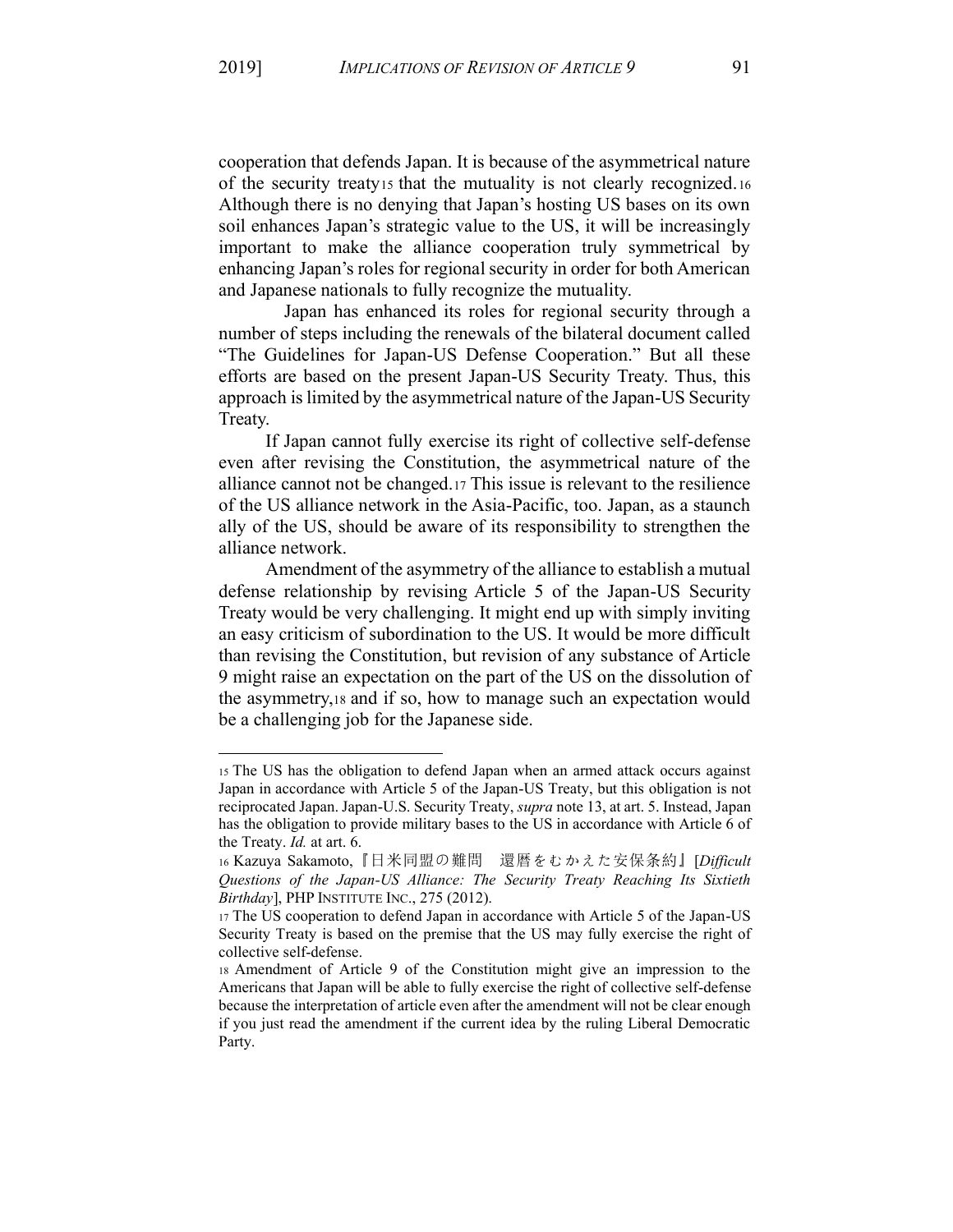## IV. REVISION OF THE CONSTITUTION AND JAPAN'S CIVIL-MILITARY **RELATIONS**

Management of the military is one of the fundamental tasks of politics of modern democracies. Civilian control of the military is critically important particularly in democracies, because of the special character of the military organization in comparison with democratic civil societies. The commander's authority is absolute in the battlefield. You cannot afford to argue with your superior officer in combat. The beauty of democracy is decision making by discussion and persuasion, but there is no such thing as persuasion in combat. You just order, "Shoot!" You do not try to persuade your troops to shoot on the field in war. In the civil society everyone is equal, but in the military, you will be put into the hierarchical structure, and seniority is clear in the structure. In this sense, military culture is different from democratic culture. This distinction is one of the main reasons civilian control of the military is important particularly in democracies.19

There is no provision about the command relationship or the jurisdiction of the legislative and administrative branches of the government on the military in the Japanese Constitution now. There is no concept of civilian control of the military within the Constitution, except for Paragraph 2, Article 66, which stipulates that, "The prime minister and other ministers of state must be civilians." If Japan having any military capability were unconstitutional as a matter of interpretation, then there would be no reason for the Constitution to have a clause to control the military. There should not exist what should be controlled, if you took this interpretation. If no armed forces are allowed in the Japanese Government and no armed forces exist in the government structure in fact, it means that Japan does not have an object of civilian control.

In order to establish a robust institutional basis of civilian control of the military in the Japanese politics it is recommended that there be a clear reference to Japan's military forces, no matter how the forces are called, in the Constitution, that the organization be appropriately situated within the executive branch of the government, and that the basic command structure be defined there. In addition, if such clear reference to the military forces in the language of the

<sup>19</sup> Katsuya Tsukamoto,「政軍関係とシヴィリアン・コントロール」[Civil-Military Relations and Civilian Control], Nihon Keizai Hyoronsha 『アクセス 安 全保障論』 [ACCESS SECURITY STUDIES], 108, (Yoshinobu Yamamoto & Masaru Kono eds., 2005).